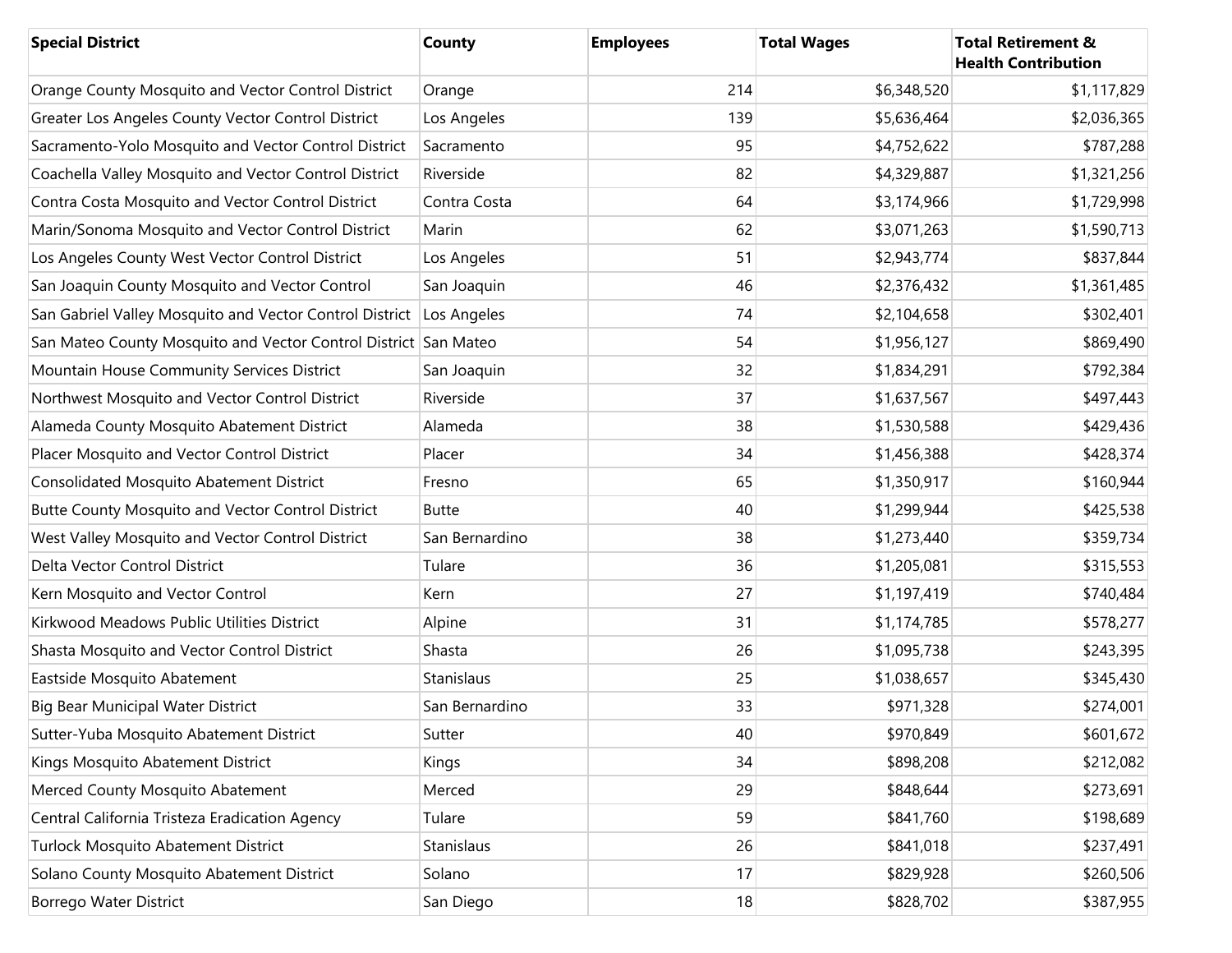| Fresno Mosquito and Vector Control District                               | Fresno        | 32             | \$783,996 | \$397,689 |
|---------------------------------------------------------------------------|---------------|----------------|-----------|-----------|
| Brooktrails Township Community Services District                          | Mendocino     | 19             | \$782,886 | \$302,274 |
| Napa County Mosquito Abatement District                                   | Napa          | 14             | \$710,649 | \$232,476 |
| Madera County Mosquito and Vector Control District                        | Madera        | 39             | \$668,351 | \$187,545 |
| Lake Shastina Community Services District                                 | Siskiyou      | 37             | \$653,112 | \$199,166 |
| West Side Mosquito and Vector Control District                            | Kern          | 21             | \$640,427 | \$377,392 |
| Lake County Vector Control District                                       | Lake          | 15             | \$629,107 | \$257,170 |
| Delano Mosquito Abatement District                                        | Kern          | 21             | \$626,697 | \$147,696 |
| California Pines Community Services District                              | Modoc         | 24             | \$580,595 | \$54,787  |
| Fresno-Westside Mosquito Abatement District                               | Fresno        | 18             | \$554,308 | \$92,518  |
| Northern Salinas Valley Mosquito Abatement District                       | Monterey      | 16             | \$525,997 | \$239,383 |
| Antelope Valley Mosquito and Vector Control District                      | Los Angeles   | 20             | \$458,774 | \$127,529 |
| June Lake Public Utility District                                         | Mono          | 13             | \$436,777 | \$70,176  |
| Mosquito and Vector Management District of Santa<br><b>Barbara County</b> | Santa Barbara | 14             | \$428,310 | \$238,209 |
| Tulare Mosquito Abatement District                                        | Tulare        | 14             | \$384,761 | \$122,827 |
| Tehama County Mosquito and Vector Control                                 | Tehama        | 15             | \$340,897 | \$121,156 |
| <b>Copper Valley Community Services District</b>                          | Calaveras     | 15             | \$248,287 | \$57,707  |
| Colusa Mosquito Abatement District                                        | Colusa        | 13             | \$208,203 | \$18,442  |
| Gold Mountain Community Services District                                 | Plumas        | 14             | \$196,473 | \$0       |
| Glenn County Mosquito and Vector Control District                         | Glenn         | 13             | \$131,001 | \$76,187  |
| Citrus Pest Control District No. 2                                        | Riverside     | 10             | \$127,336 | \$22,482  |
| Compton Creek Mosquito Abatement District                                 | Los Angeles   | 7              | \$114,846 | \$6,585   |
| Oroville Mosquito Abatement District                                      | <b>Butte</b>  | $\overline{7}$ | \$78,270  | \$42,931  |
| Durham Mosquito Abatement District                                        | <b>Butte</b>  | 8              | \$65,813  | \$15,184  |
| Burney Basin Mosquito Abatement District                                  | Shasta        | $\mathbf{7}$   | \$48,172  | \$2,775   |
| Pine Grove Mosquito Abatement District                                    | Shasta        | 8              | \$35,623  | \$9,576   |
| South Fork Mosquito Abatement District                                    | Kern          | $\overline{7}$ | \$7,419   | \$0       |
| <b>Graeagle Community Services District</b>                               | Plumas        | 6              | \$2,210   | \$0       |
| <b>Big Valley Pest Abatement District</b>                                 | Lassen        | 6              | \$800     | \$0       |
| Central Valley Pest Control District                                      | Fresno        | 5              | \$0       | \$0       |
| Coalinga-Huron Mosquito Abatement District                                | Fresno        | 5              | \$0       | \$0       |